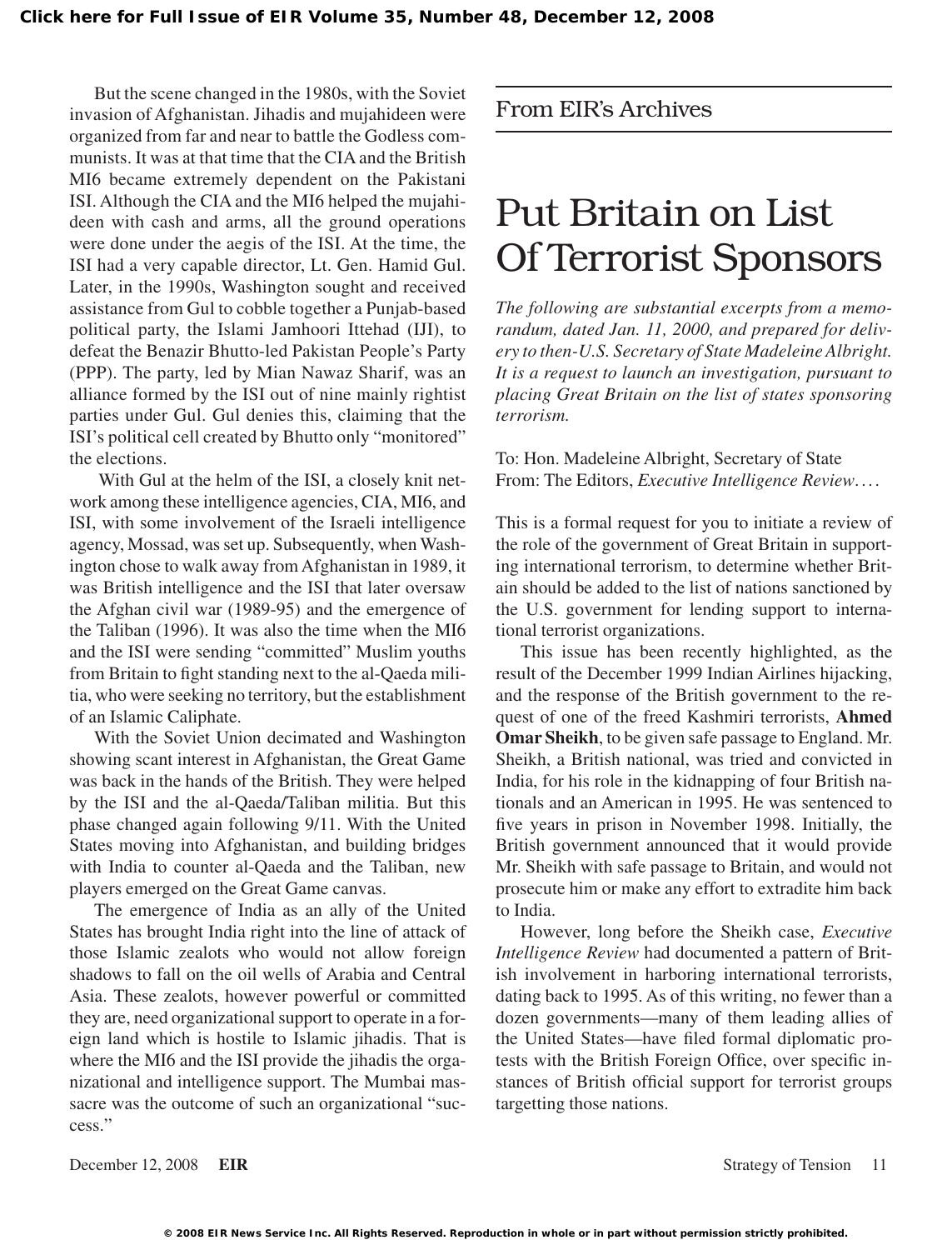

U.S. Department of Defense

*The U.S. military barracks, Khobar Towers, in Dharan, Saudi Arabia, was bombed on June 25, 1996. Mohammed al-Massari, head of the London-based Committee for the Defense of Legitimate Rights and an associate of Osama bin Laden, described the attack as "intellectually justified," and said there would be more to come. The British government granted him "exceptional leave" to remain in the U.K.*

## **Criteria for Evaluating Whether Britain Should Be Sanctioned**

U.S. Government policy on sanctions against states sponsoring terrorism has been set by a series of Congressional acts, including, but not limited to: the Export Administration Act of 1979 (EAAA), the Anti-Terrorism and Arms Export Amendments Act of 1989 (ATAEAA), the Arms Export Control Act (22 U.S.C. 2780), the Foreign Assistance Act of 1961, the Omnibus Appropriations Act of 1996, and the Antiterrorism and Effective Death Penalty Act (AEDPA) of 1996.

It is our understanding that, while the Congress has given the Secretary of State broad discretion in designating a country as a state sponsor of terrorism, the legislative history of the House ForeignAffairs Committee and the Senate Foreign Relations Committee has specified seven criteria which should guide the Secretary's action.

These criteria are:

1. Does the state provide terrorists sanctuary from extradition or prosecution?

2. Does the state provide terrorists with weapons and other means of conducting violence?

3. Does the state provide logistical support to terrorists?

4. Does the state permit terrorists to maintain safehouses and headquarters on its territory?

5. Does the state provide training and other material assistance to terrorists?

6. Does the state provide financial backing to terrorist organizations?

7. Does the state provide diplomatic services, including travel documents, that could aid in the commission of terrorist acts?

As of this writing, the State Department currently designates seven countries as state sponsors of terror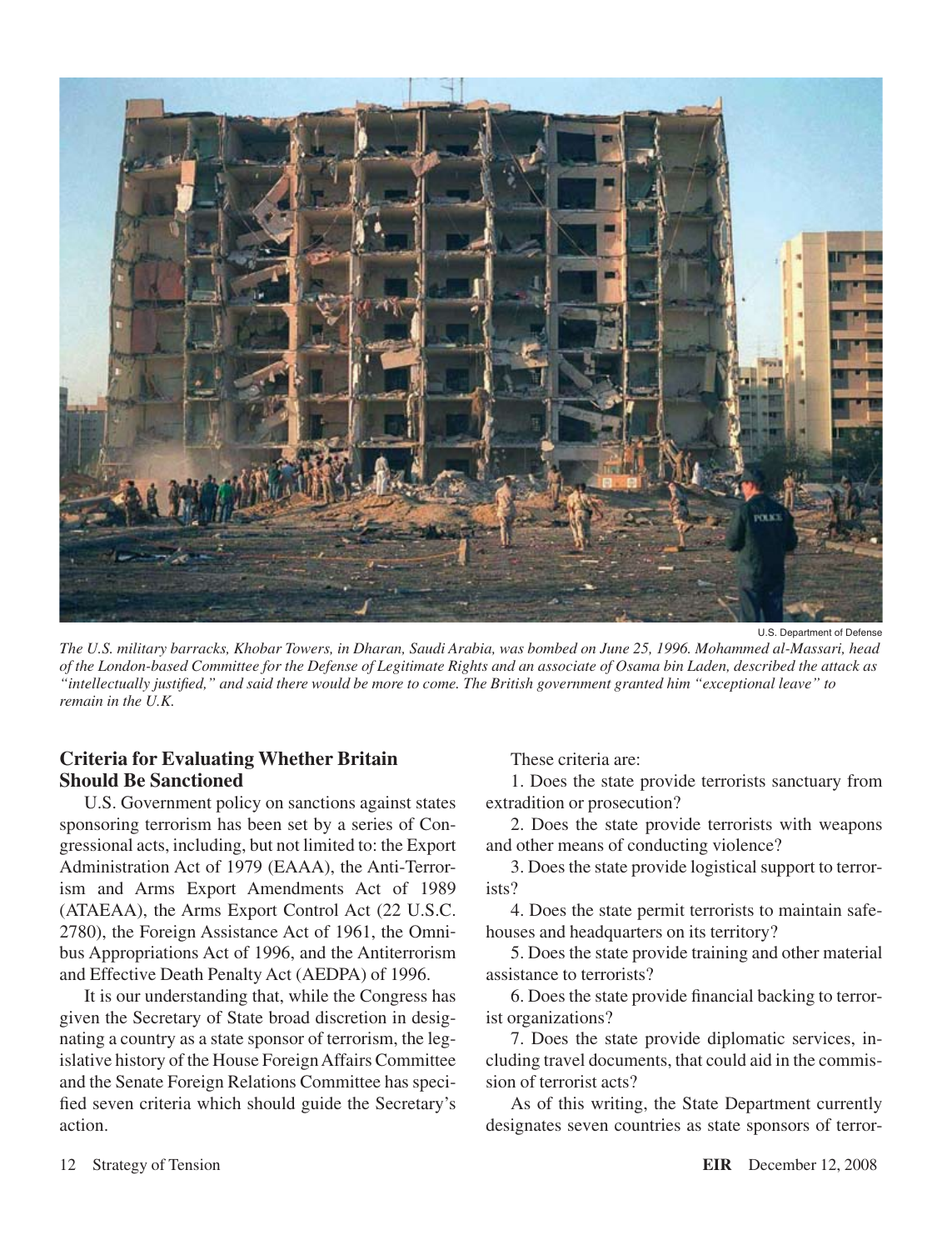ism: Iraq, Iran, Libya, Syria, Sudan, Cuba, and North Korea. In the case of Syria, which is presently engaged in peace negotiations with Israel, the primary reason the regime remains on the list is that several designated Foreign Terrorist Organizations (FTOs) are headquartered in Damascus.

In the State Department Authorization Act of October 1991, specific procedures were spelled out for the President to remove a country from the list of state sponsors of terrorism. Congress has a 45-day period to pass a joint resolution overriding such a Presidential decision to remove a state from the list, which carries with it a number of significant sanctions.

### **The Case of Great Britain**

The following documentary time line is intended to provide an outline of the evidence that we wish the appropriate officials at the U.S. State Department to review, to make a determination whether Great Britain should be added to the list of states sponsoring terrorism, according to the criteria outlined above.

• In July 1998, a former British MI5 officer, David Shayler, revealed that, in February 1996, British security services financed and supported a London-based Islamic terrorist group, in an attempted assassination against Libyan leader Muammar Qaddafi. The action, Shayler charged, in an interview with the British *Daily Mail*, was approved by then-Foreign Secretary Malcolm Rifkind. The incident described by Shayler did, in fact, occur. Although Qaddafi escaped without injury, the bomb, planted along a road where the Libyan leader wastravelling, killed several innocent bystanders. In an Aug. 5, 1998 interview with BBC, Shayler charged, "We paid £100,000 to carry out the murder of a foreign head of state. That is apart from the fact that the money was used to kill innocent people, because the bomb exploded at the wrong time. In fact, this is hideous funding of international terrorism." According to Shayler's BBC interview, MI6 provided the funds to an Arab agent inside Libya, with instructions to carry out the attack.

In fact, in 1996, a previously unknown Libyan "Islamist" group appeared in London to claim responsibility for the attempted assassination of Qaddafi.

• On June 25, 1996, a bomb blew up the U.S. military barracks in Dharan, SaudiArabia, killing 19American soldiers. The next day, Saudi expatriate **Mohammed al-Massari**, the head of the London-based Committee for the Defense of Legitimate Rights, was interviewed on BBC. He warned the United States to expect more terror attacks, which he described as "intellectually justified.". . .

Despite the fact that al-Massari has repeatedly called for the overthrow of the House of Saud and the creation of an Islamic revolutionary state, he has been given "exceptional leave" to remain in Britain. In April 1996, the British Home Office granted al-Massari a four-year refugee permit to remain on British soil.

Al-Massari is allied with the well-known Saudi expatriate **Osama bin Laden**, who, to this day, maintains a residence in the wealthy London suburb of Wembly. And London is the headquarters of bin Laden's Advise and Reform Commission, run by the London-based Khalid al-Fawwaz.

Bin Laden has been given regular access to BBC and a variety of major British newspapers, to spread his calls for *jihad* against the United States. Thus, in July 1996, bin Laden told the London *Independent,* "What happened in Khobar [the U.S. Army barracks that was bombed on June 25] is a clear proof of the enormous rage of the Saudi population against them. Resistance against America will spread in many places through Muslim lands."

• On Jan. 25, 1997, Tory Member of Parliament Nigel Waterson introduced legislation to ban foreign terrorists from operating on British soil. His "Conspiracy and Incitement Bill," according to his pressrelease, would for the first time have banned British residents from plotting and conducting terrorist operations overseas. Waterson proposed the bill in the aftermath of a scandal over Britain's providing safe haven for Saudi terrorist Mohammed al-Massari, who claimed credit for the bombing of U.S. military sites in Saudi Arabia in June 1996.

On Feb. 14, 1997, Labour MP George Galloway succeeded in blocking Waterson's bill from getting out of committee. Galloway, in a speech before the committee that was printed in the House of Commons official proceedings, stated: "The Bill will change political asylum in this country in a profound and dangerous way. It will change a state of affairs that has existed since Napoleon's time.... We are all in favor of controlling terrorism in Britain. Surely not a single honorable Member has any truck with terrorism here, but we are talking about terrorism in other countries. . . . The legislation is rushed in response to a specific, and, for the government, highly embarrassing refugee case—that of Professor al-Massari, who was a thorn in the side of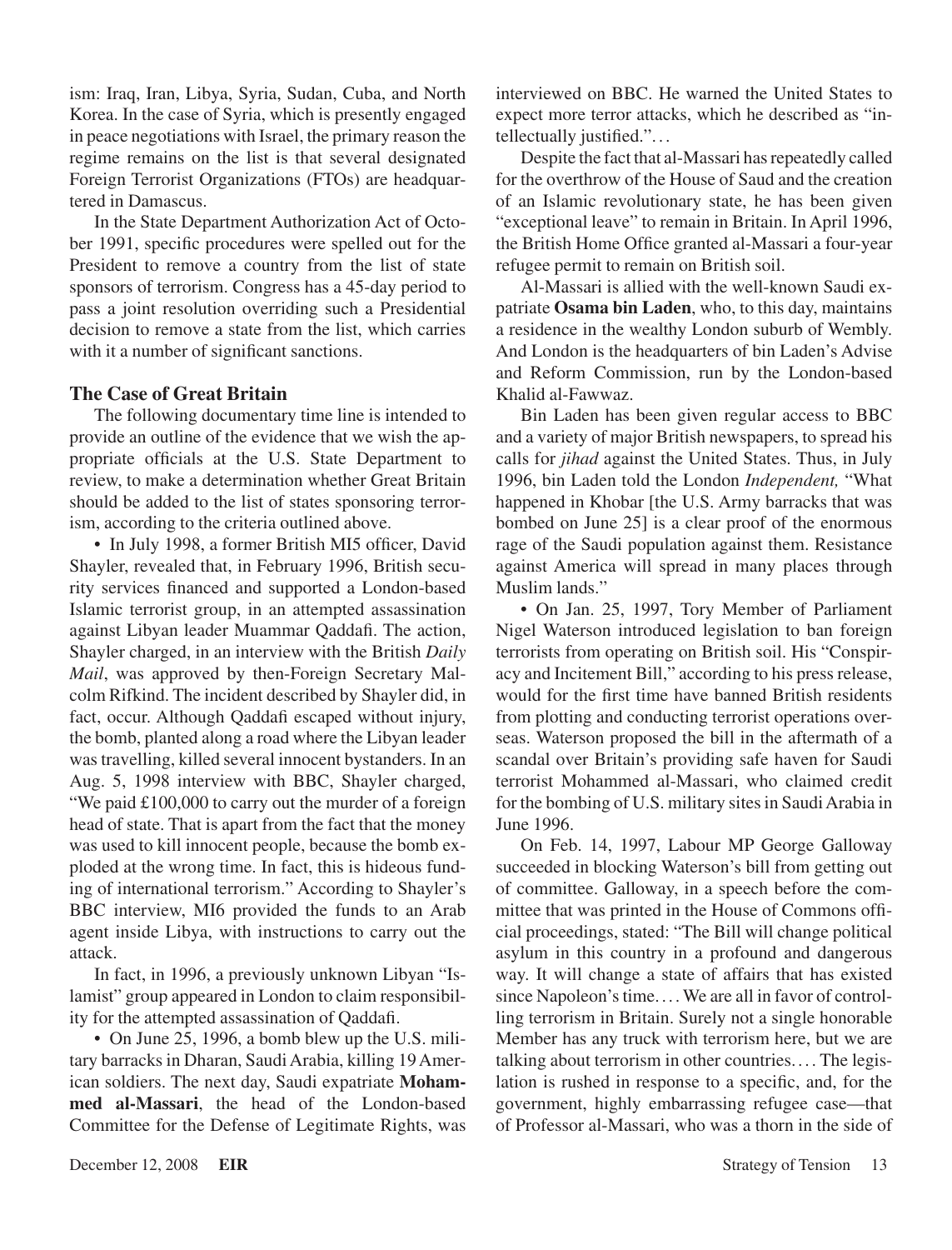the government of Saudi Arabia.... By definition, a tyranny can be removed only by extraordinary measures. Inevitably, in conditions of extreme repression, the leadership of such movements will gravitate to countries such as ours where freedom and liberty prevail. The bill will criminalize such people, even though they have not broken any law in Britain or caused any harm to the Queen's peace in her realm. They will fall open to prosecution in this country under the Bill because they are inciting, supporting, or organizing events in distant tyrannies, which are clearly offenses under the laws of such tyrants."

• On Nov. 17, 1997, the Gamaa al-Islamiya (Islamic Group) carried out a massacre of tourists in Luxor, Egypt, in which 62 people were killed. Since 1992, terrorist attacks by the Islamic Group have claimed at least 92 lives. Yet, the leaders of the organization have been provided with political asylum in Britain, and repeated efforts by the Egyptian government to have them extradited to Egypt have met with stern rebuffs by Tory and Labour governments alike.

On Dec. 14, 1997, British Ambassador to Egypt David Baltherwick was summoned by Egypt's Foreign Minister Amr Moussa and handed an official note, demanding that Britain "stop providing a safe haven to terrorists, and cooperate with Egypt to counter terrorism." In an interview with the London *Times* the same day, the Foreign Minister "called on Britain to stop the flow of money from Islamic radicals in London to terrorist groups in Egypt, and to ban preachers in British mosques calling for the assassination of foreign leaders." The *Times* added that Moussa "was outraged by reports that £2.5 million had come from exiles in Britain to the outlawed Gamaa al-Islamiya," and noted that the Egyptian government "has blamed the Luxor massacre on terrorists funded and encouraged from abroad, and identified Britain as the main center for radicals plotting assassinations."

To substantiate the charges against Britain, the Egyptian State Information Service posted a "Call to Combat Terrorism" on its official web site. The document read, in part, "Hereunder, is a list of some of the wanted masterminds of terrorism, who are currently enjoying secure and convenient asylum in some world capitals." The "wanted list" consisted of photographs and biographical data on 14 men, linked to the Luxor massacre and other earlier incidents of terrorism. The first 7 individuals listed were all, at the time, residing in London. They are:

**Yasser al Sirri:** "Sentenced to death in the assassination attempt on the life of former Prime Minister Dr. Atef Sidqi; founded the Media Observatory in London as mouthpiece for the New Vanguards of Conquest."

**Adel Abdel Bari:** "At present, heads Egyptian Human Rights Defense Office, affiliated to Media Observatory in London, the mouthpiece for the outlawed Jihad Organization."

**Mustafa Hamzah:** "Commander of the military branch of the outlawed 'Islamic Group.'"

**Tharwat Shehata:** "Sentenced to death in the assassination attempt on Dr. Atef Sidqi, former Prime Minister; associated with, and in charge of financing extremist elements abroad; involved in reactivating the outlawed 'Jihad Organization' abroad."

**Osama Khalifa:** "Accused no. 1 in the case involving domestic and foreign activities of the outlawed Islamic Group."

### **Refa Mousa**.

**Mohamed el Islambouli:** "One of the principal leaders of the Islamic Group; sentenced to death in the case of the outlawed organization of 'Returnees from Afghanistan."

## **Groups Banned by United States Are Headquartered in London**

Shortly before the Luxor massacre, on Oct. 8, 1997, the U.S. State Department, in compliance with the Anti-TerrorismAct of 1996, released a list of 30 Foreign Terrorist Organizations, banned from operating on U.S. soil.

Of the 30 groups named, 6 maintain headquarters in Britain. They are: the Islamic Group (Egypt), Al-Jihad (Egypt), Hamas (Israel, Palestinian Authority), Armed Islamic Group (Algeria, France), Kurdish Workers Party (Turkey), and the Liberation Tigers of Tamil Eelam (Sri Lanka).

The Islamic Group and its subsidiary arm, Islamic Jihad, are headquartered in London. In February 1997, the British government formally granted permission to **Abel Abdel Majid** and **Adel Tawfiq al-Sirri** to establish Islamic Group fundraising and media offices in London, under the names International Bureau for the Defense of the Egyptian People and the Islamic Observatory.

Abdel Majid wasimplicated in the October 1981 assassination of Egyptian President Anwar Sadat, and he subsequently masterminded the escape of two prisoners jailed for the assassination. In 1991, he fled to Brit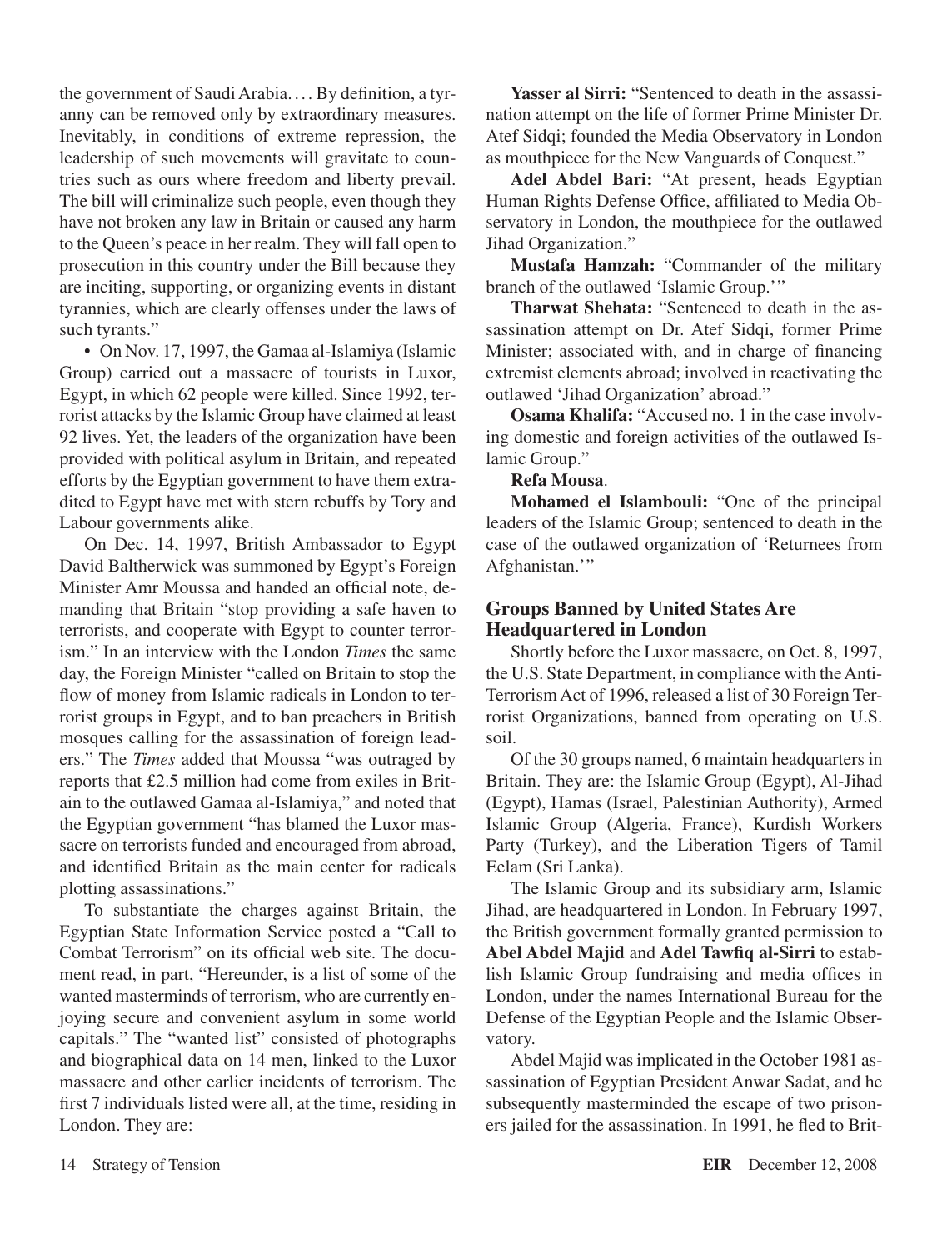ain and immediately was granted political asylum. He has coordinated the Islamic Group's overseas operations ever since. In fact, he was sentenced to death *in absentia* for the bombing of the Egyptian Embassy in Islamabad, Pakistan, in November 1995, in which 15 diplomats were killed.

Abdel Tawfiq al Sirri, the co-director of the movement, has also been granted political asylum in Britain, despite the fact that he was also sentenced to death *in absentia* for his part in the 1993 attempted assassination of Egyptian Prime Minister Atif Sidqi.

In September 1997, **Sheikh Omar Abdel Rahman**, who is in jail in the United States for his role in the Feb. 28, 1993 bombing of the World Trade Center in New York, issued an order, as the spiritual leader of the Islamic Group, calling for an immediate cease-fire. The six members of the ruling council of Islamic Group residing in Egypt endorsed the Sheikh's order, but the remaining six council members, living in London, rejected the order. Two months later, the massacre at Luxor took place.

Similarly, the Algerian Armed Islamic Group (GIA), which was responsible for the assassination of Algerian President Mohamed Boudiaf on June 29, 1992, has its international headquarters in London. **Sheikh Abu Qa**tabda and Abu Musab communicate military orders to GIA terrorists operating in Algeria and France via the London-based party organ, *al-Ansar*. Sheikh Abu Qatabda was granted political asylum in Britain in 1992, after spending years working in Peshawar, Pakistan, with various Afghani mujahideen groups. A third London-based GIA leader, **Abou Farres**, oversees operations targetted against France. He was granted asylum in Britain in 1992, after he was condemned to death in Algeria for acknowledging responsibility for a bombing at Algiers airport, which killed nine people and wounded 125. . . .

The Liberation Tigers of Tamil Eelam (LTTE), known asthe "Tamil Tigers," have carried out a decadelong terror campaign against the government of Sri Lanka, in which they have killed an estimated 130,000 people. In addition, LTTE was responsible for the suicide-bomber murder of former Indian Prime Minister Rajiv Gandhi on May 21, 1991, and the similar assassination of Sri Lankan President Ranasinghe Premadasa on May 1, 1993.

Since 1984, the LTTE International Secretariat has been located in London. The official spokesman for the Secretariat is **Anton Balsingham**, an Oxford University graduate and former British Foreign Office employee. The group's suicide-bomber division, the Black Tigers, which killed Rajiv Gandhi, is run by Pampan Ajith, out of LTTE London headquarters; another elite suicide-bomber cell, the Sky Tigers, which employs light aircraft, is coordinated by Dr. Maheswaran, also based in London.

Most of the marching orders for LTTE terrorist operations in the Indian subcontinent are delivered from London, via a string of LTTE publications, including *Tamil Nation* and *Hot Spring*, published in London, and *Network* and *Kalathil*, published in Surrey. The organization's chief fundraiser and banker, Lawrence Tilagar, is also based in London.

Similarly, the Islamic Resistance Movement, Hamas, maintains its publishing operations in London, including its monthly organ, *Filisteen al-Muslima*. In 1996, this publication issued a *fatwa* (religious ruling), calling for terrorist attacks against Israel. On Feb. 25 and March 3, shortly after the *fatwa* was published, Hamas suicide bombers blew up two Jerusalem buses and a Tel Aviv market, killing 55 people. Funding of these terrorists, who are part of the military wing, Izeddin al-Kassam, comes from London, where Interpal is the chief money arm of the group.

In the case of the Kurdish Workers Party (PKK), the British government played an even more direct role in supporting the 17-year war against the Turkish government by the Kurdish separatists. An estimated 19,000 people have been killed in Southeast Turkey since the PKK launched its terror war in 1983. In May 1995, after the PKK was expelled from Germany for seizing control of Turkish diplomatic buildings in 18 European cities, the British government licensed MED-TV in London, through which the PKK broadcasts four hours a day into its enclaves inside Turkey, and all over Europe.

In a March 1996 broadcast, PKK leader **Apo Ocalan** called for the execution of German Chancellor Helmut Kohl and his Foreign Minister Klaus Kinkel.And when the PKK held its founding "parliament in exile" in Belgium in 1995, three members of the British House of Lords either attended or sent personal telegrams of endorsement. The three were Lord Hylton, Lord Avebury, and Baroness Gould.

The same Lord Avebury has been an active backer of the Peru Support Group in London, which has served as a major international fundraising front for the Peruvian narco-terrorist group Shining Path (Sendero Lu-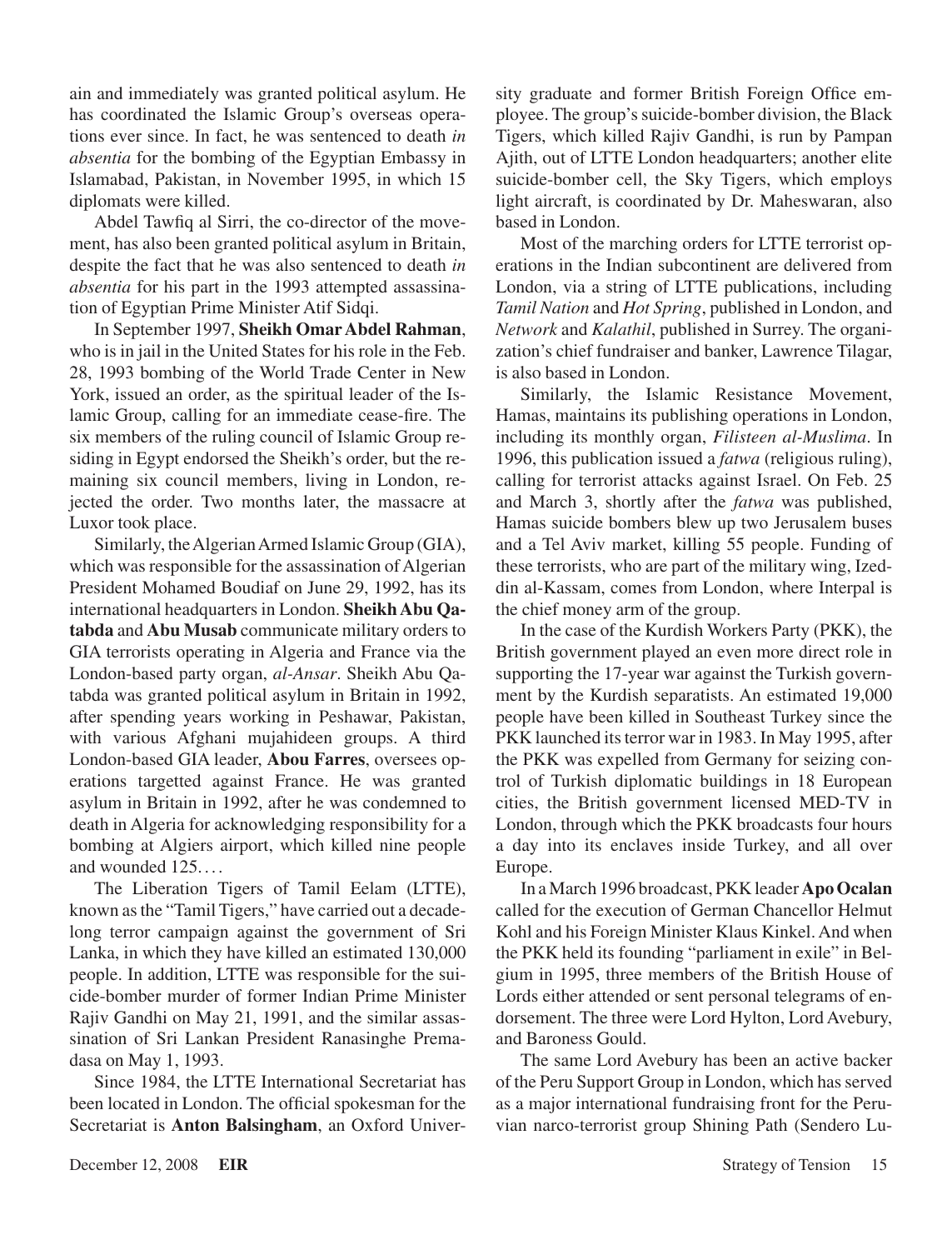minoso). When **Adolfo Héctor Olaechea** was dispatched by Shining Path to London in July 1992, to establish the "foreign affairs bureau," he received a letter of recognition from Buckingham Palace, which he circulated widely. The letter read in part, "The private secretary is commanded by Her Majesty Queen Elizabeth to acknowledge receipt of the letter from Mr. Olaechea, and to say that it has been passed on to the Home Office."...

## **The 'Fatwa' Against American Targets**

On Feb. 10, 1998, a group of well-known Londonbased "Islamists" and Islamic organizations issued a *fatwa,* calling for terrorist attacks against American targets. It was signed by Saudi terrorist supporter Mohammed al-Massari and **Omar Bakri**, head of al-Muhajiroon, and was endorsed by 60 organizations that are based in the United Kingdom. It instructed Muslims living in the United States: "You have first to renounce the residency or acquire citizenship, then start military activities if physically capable. You are then at liberty to fight them everywhere in the world or re-enter the realm clandestinely and wreak havoc, obviously facing charges as spy, terrorist, etc."

On Feb. 23, 1998, a second *fatwa* was issued, entitled "World Islamic Front's Statement Urging Jihad Against Jews and Crusaders." It called for killing Americans because of their "occupation of the holy Arab Peninsula and Jerusalem" and their "oppressing the Muslim nations.".. .

The *fatwa,* which was widely reported in the London-based Arabic daily *Al-Quds al Arabi*, was signed by Sheikh Osama bin Laden, who, despite his current residence in Afghanistan, continues to maintain a lavish mansion in London; **Ayman al-Zawahiri**, head of the Islamic Group behind the November 1997 massacre at Luxor, Egypt; **Abu Yasser Rifai Ahmad Taha**, another leader of the Islamic Group, residing in London; and **Sheikh Mir Hamza**, secretary of the Jamiat ul Ulema e, of Pakistan. ...

Two days before the Aug. 7, 1998 bombings of the U.S. embassies in Dar es Salaam, Tanzania, and Nairobi, Kenya, the Islamic Jihad issued a declaration, targetting American interests all over the world. The communiqué accused the CIAof cooperating with Egyptian officials to capture three members of the group in Albania, and extradite them to Egypt where they faced prosecution on capital offenses.

Within hours of the two bombings, a number of

London-based groups issued endorsements of the bombings.Supporters ofSharia, headed by**Abu Hamza al-Misri**, an Egyptian who was convicted of a capital offense in Egypt, but who enjoys political asylum in London, issued one of the most virulent "endorsements." Omar Bakri, the head of al-Muhajiroon, as well as the Islamic Observation Center, the Islamic Jihad organization's official propaganda and fundraising organization in London, also endorsed the bombings. The Islamic Observation Center was officially licensed by the British government in 1996 to carry out activities in Britain.

#### **Attacks on Yemen**

In the third week of December 1998, a Londonbased terrorist group was planning to launch operations to destabilize the Republic of Yemen. Members of the Ansar al-Sharia, directed from London by Mustafa Kamel (a.k.a. Abu Hamza al-Masri, a British citizen and former Afghansi "mujahid," who trains groups of young people for terrorist activities at his Finsbury Mosque in north London), were arrested on Dec. 23, 1998 in Yemen, as they were planning armed terrorist operations. These terrorists were in contact with the Islamic Army of Abeen-Aden (affiliated with the London-based Egyptian Islamic Jihad), which had kidnapped 16 British and Australian tourists a few days earlier.

A rescue operation on Dec. 29 by the Yemeni security forces resulted in the kidnappers killing 3 British hostages and 1 Australian; 12 tourists were freed. British press and, later, government officials, accused the Yemeni security forces of "provoking the murders," because they refused to negotiate with the terrorists.

In response, the Yemeni authorities did not mince words. In one day, Yemen kicked out the British Scotland Yard officers who had been invited to observe the investigations, withdrew its application to join the British Commonwealth, and announced that a group of British citizens had been arrested while attempting a massive terror-bombing campaign in Aden.

On Jan. 25, Yemen President Ali Abdullah Saleh demanded from British Prime Minister Tony Blair that Abu Hamza al-Masri be handed over for trial in Yemen on charges of carrying out terrorist acts in Yemen and several other Arab states.... The London-based daily *Al-Hayat* reported that, according to government sources in Sanaa, Yemen's capital, the message from President Saleh stressed that the Yemeni government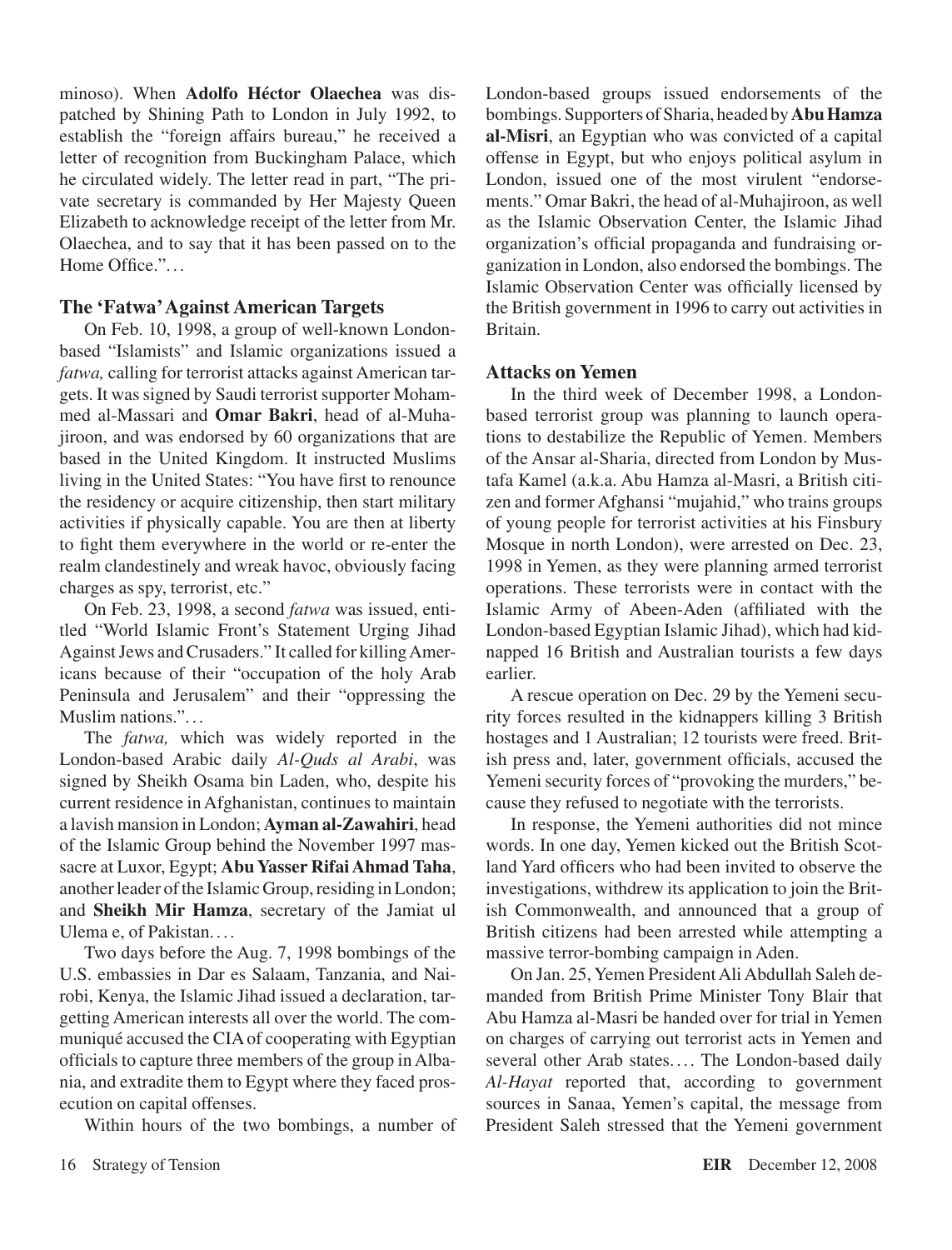has the right to demand that the British government hand over Abu Hamza, and evidence and documents which prove its description of Abu Hamza as a "terrorist" and "extremist."

However, British law does not consider it a crime for individuals and groups based in Britain to plan, incite, or conduct terrorist operations outside Her Majesty's domains.. . .

### **Formal Diplomatic Protests to London**

This British harboring of international terrorist groups has not gone unnoticed by the nations that have been the targets of this brutality. To date, the British Foreign Office has received formal diplomatic protests from at least ten victimized countries. These include:

**Egypt:** British asylum for the Islamic Group and Islamic Jihad has been a persistent reason for Egyptian complaints to the British government. In April 1996, Egyptian Interior Minister Hasan al-Alfi told the British Arabic weekly *Al-Wasat*: "All terrorists come from London. They exist in other European countries, but they start from London." On Aug. 29, the government daily *Al-Ahram* reported that the British chargé d'affaires in Cairo was summoned by the Deputy Foreign Minister, and given a letter for Foreign Minister Malcolm Rifkind, protesting Britain's "double standard policy" and "support for international terrorism." An official of the Egyptian Foreign Ministry was quoted in the paper, saying, "The asylum law in Britain has provided a safe-haven for terrorists.". . .

Following the Luxor massacre, Egyptian President Hosni Mubarak launched a personal international crusade to spotlight the role of the British government in harboring and sponsoring the terrorists who have targetted Egypt.

**Israel:** On March 3, 1996, after a Hamas bomb exploded in a Jerusalem market, killing a dozen people, and a second bomb exploded in Tel Aviv, Israel's ambassador to London met with Foreign Minister Rifkind to demand that Britain stop protecting the group. In an account of that confrontation, the London *Express* reported the next day: "Israeli security sources say the fanatics behind the bombings are funded and controlled through secret cells operating here. Only days before the latest terror campaign began, military chiefs in Jerusalem detailed how Islamic groups raised £7 million in donations from British organizations. The ambassador, Moshe Raviv, yesterday shared Israel's latest information about the Hamas operations. A source at the Israeli embassy said last night, 'It is not the first time we have pointed out that Islamic terrorists are in Britain.'"

The British Foreign Office officially responded to the Israeli ambassador: "We have seen no proof to support allegations that funds raised by the Hamas in the U.K. are used directly in support of terrorist acts elsewhere."

In early September 1997, Shin Bet chiefAmiAyalon travelled to Britain, according to the *Sunday Telegraph,* after investigations determined that the two Hamas suicide bombers who killed 15 people in a Jerusalem market on July 30, arrived in Israel on British passports: "Israeli officials are said to have become increasingly frustrated by what they see as British foot-dragging in curbing the activities of Palestinian hard-liners. The Israeli government has made repeated calls for action to be taken against militants, said to be operating freely in the British capital."

**France:** In late 1995, the Armed Islamic Group's (GIA's) London headquarters ordered a terror war against France, leading France to loudly protest to the British government, according to the Nov. 6, 1995 London *Daily Telegraph*, in an article entitled "Britain Harbours Paris Bomber.".. .

**Algeria** also filed strong protests to the British Foreign Office over the harboring of the GIA in London.

**Peru:** The Peruvian government has made repeated requests to the British government, since 1992, demanding the extradition of Adolfo Héctor Olaechea, the London-based head of overseas operations for Shining Path, as well as the shutdown of its fundraising and support operations there. Both requests have been refused, to this day. ...

Turkey: On Aug. 20, 1996, the Turkish government formally protested to the British government for allowing the Kurdish Workers Party to continue its Londonbased MED TV broadcasts into Turkey, despite documentation that the broadcasts were being used to convey marching orders to PKK terrorists there.

**Germany:** The Bonn government also issued a diplomatic note to London, following a March 1996 MED TV broadcast in which PKK leader Apo Ocalan called for the murder of German Chancellor Kohl and Foreign Minister Kinkel....

**Yemen:** In January 1999, the government of Yemen filed formal diplomatic protests with Britain for harboring the terrorists who carried out bombings and kidnappings.